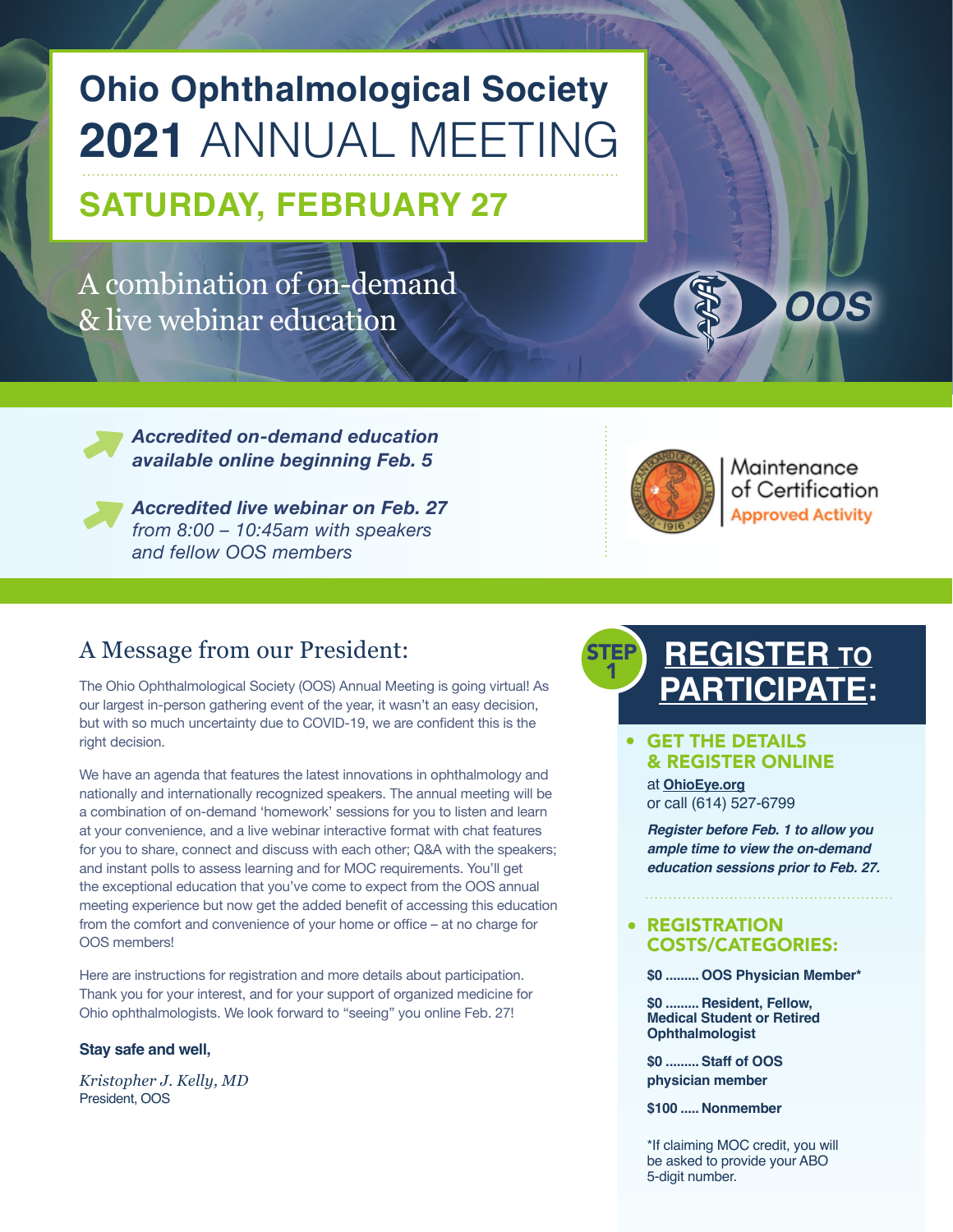## BEFORE FEBRUARY 27TH ON-DEMAND HOMEWORK SESSIONS:



## VIEW THE ON-DEMAND SPEAKER PRESENTATIONS

On Feb. 1, you will receive a confirmation email with participation instructions and links to the speaker sessions and virtual exhibits. For your homework, there will be on-demand speaker presentations that you should view in advance to prepare you to fully participate in the live webinar on Feb. 27. Below are the on-demand presentations.

**Please Note:** At the bottom of the online speaker video list, there will be a "Complete Event Attendance" button—where you'll need to confirm the presentations you completed. This will be your 'attendance form' required for CME credit.

#### Light Adjustable Intraocular Lenses

John Berdahl, MD *Vance Thompson Vision Clinic, Sioux Falls SD*

#### Plateau Iris & Surprises with Topiramate & After Cataract Surgery

Sayoko E. Moroi, MD, PhD William H. Havener, MD *Endowed Professor; Chair, Havener Eye Institute; Department of Ophthalmology & Visual Science, Glaucoma Service, The Ohio State University Wexner Medical Center, Columbus OH*

#### The New Diagnostic & Therapeutic Paradigm for Optic Neuritis: You Must Differentiate MS from NMO Very Quickly

Robert C. Sergott, MD *Director, Neuro-Ophthalmology Service, Wills Eye Hospital, Philadelphia PA*

The Pivotal Role for the Comprehensive Ophthalmologist for the Early Diagnosis of Alzheimer's Disease: An Office Based Approach

Robert C. Sergott, MD *Director, Neuro-Ophthalmology Service, Wills Eye Hospital, Philadelphia PA*

Detection, Natural History, & Management of Treatment Naïve Non-exudative Macular Neovascularization in AMD Using SS-OCTA

Philip J. Rosenfeld, MD, PhD *Professor of Ophthalmology, Bascom Palmer Eye Institute, Miami FL*

#### Telemedicine: How to Mitigate Liability Risk

Linda D. Harrison, PhD *Director, Risk Management, Ophthalmic Mutual Insurance Company, San Francisco CA*

. *subscribers can earn a premium discount by In addition to earning CME credit, OMIC completing this presentation. A separate completion form will be required.*



**STEP** 2

## VISIT THE VIRTUAL EXHIBIT HALL

We want to keep you connected with those who provide essential products and services for you, your practice and your patients. Your confirmation email will provide you access to the virtual exhibit hall.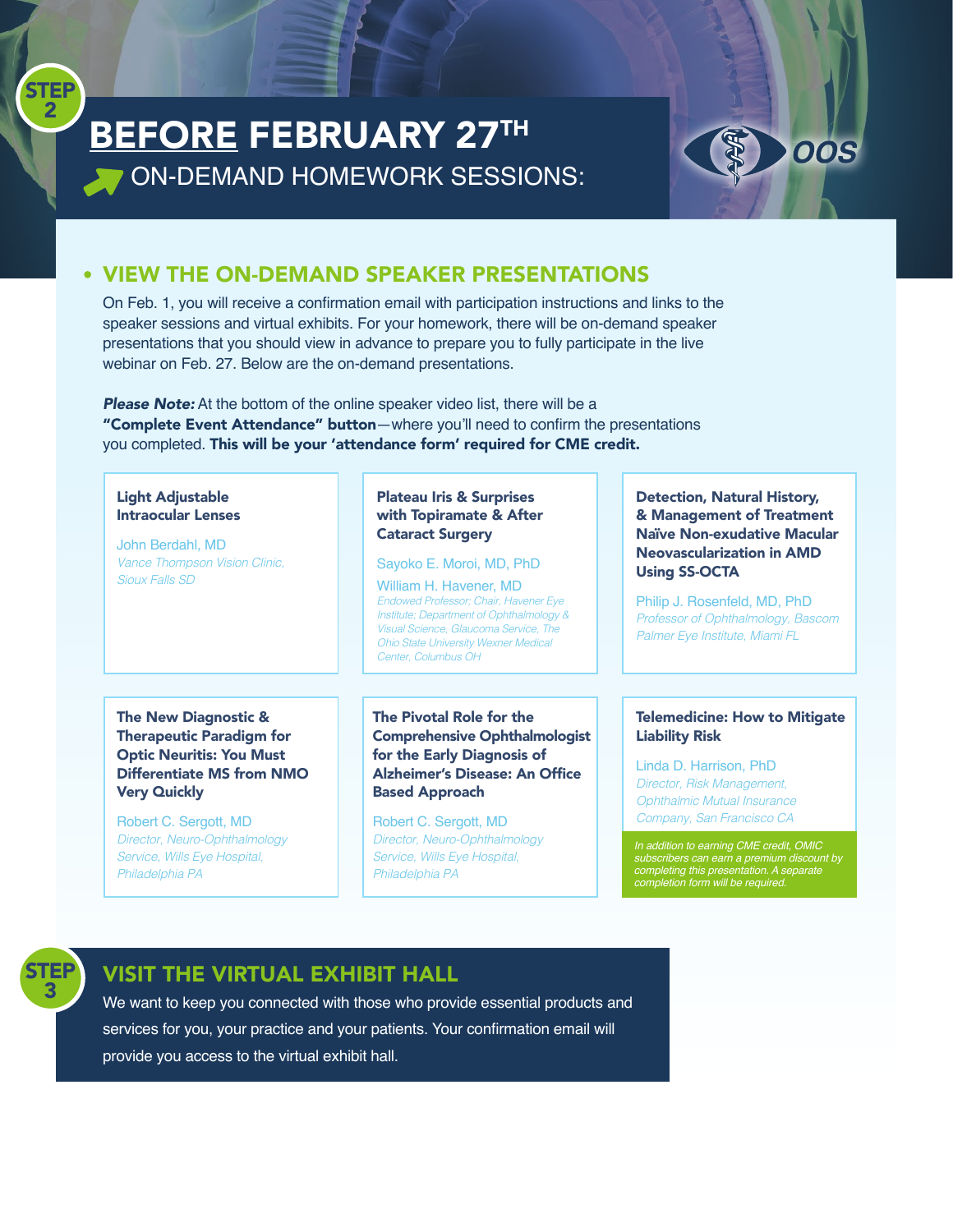## ON FEBRUARY 27TH **LIVE WEBINAR DATE:**



### JOIN THE LIVE WEBINAR AT 8:00 AM

You will receive an email about one week in advance of the live webinar that includes details on how to connect to the webinar. Speakers presenting prior to the morning break will provide comments on their presentation, assessment questions will be conducted via live audience polling, and there will be interactive discussion and Q&A. Speakers presenting after the break are giving their full presentation at this time.

### WEBINAR AGENDA

8:30 AM

**STEP** 4

> **Welcome Kristopher J. Kelly**, **MD**, President, OOS

#### **Instructions/Announcements**

**Moderator: Todd Baker**, Executive Director, OOS **Clinical Commentator: Carla Ford**, **MD**, President Elect, OOS

#### 8:05 AM

**Light Adjustable Intraocular Lenses John Berdahl, MD**, Vance Thompson Vision Clinic, Sioux Falls SD

#### 8:15 AM

#### **Plateau Iris and Surprises with Topiramate and after Cataract Surgery**

**Sayoko E. Moroi, MD, PhD & William H. Havener, MD** Endowed Professor; Chair, Havener Eye Institute; Department of Ophthalmology & Visual Science, Glaucoma Service, The Ohio State University Wexner Medical Center, Columbus OH

#### 8:25 AM

#### **Detection, Natural History, and Management of Treatment Naïve Non-exudative Macular Neovascularization in AMD Using SS-OCTA**

**Philip J. Rosenfeld, MD, Ph**D, Professor of Ophthalmology, Bascom Palmer Eye Institute, Miami FL

#### 8:35 AM

**The New Diagnostic and Therapeutic Paradigm for Optic Neuritis: You Must Differentiate MS from NMO Very Quickly Robert C. Sergott, MD**, Director, Neuro-Ophthalmology Service, Wills Eye Hospital, Philadelphia PA

**The Pivotal Role for the Comprehensive Ophthalmologist for the Early Diagnosis of Alzheimer's Disease: An Office Based Approach**

**Robert C. Sergott, MD**, Director, Neuro-Ophthalmology Service, Wills Eye Hospital, Philadelphia PA

8:50 AM **Break & Sponsor Messages**

9:15 AM **Advocacy Update**

#### 9:30 AM

#### **Telemedicine and Ophthalmology**

**Saya Nagori, MD,** Founding Physician, Simple Health; Creator, Telemedicine Masterclass for Physicians, College Park MD

#### 10:15 AM

#### **Racial Equity and Improving Diversity in Ophthalmology**

**Tamara R. Fountain, M**D, Professor of Ophthalmology, Rush University Medical Center and President Elect, American Academy of Ophthalmolog

**Carla Ford, MD**, Assistant Professor (Clinical) – Comprehensive Service; Director, Satellite Offices, Havener Eye Institute Department of Ophthalmology & Visual Sciences, The Ohio State University, Columbus OH and President-Elect, Ohio Ophthalmological Society

10:45 AM **Adjourn**